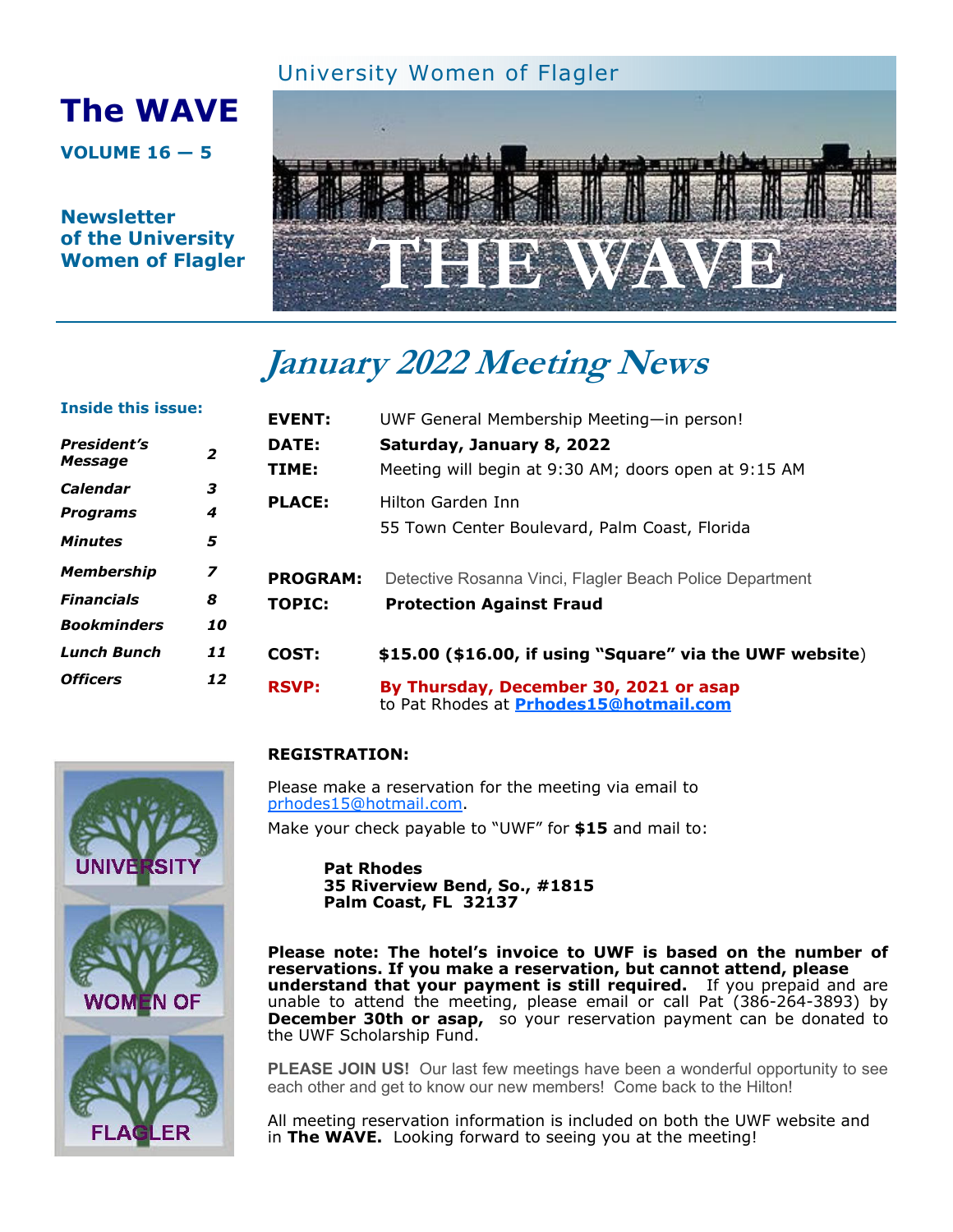# **From the President Linda Jaeger**



Linda Jaeger

Happy New Year!! May 2022 bring you peace, prosperity, and good health!

Traditionally, New Year celebrations close out the old and bring in the new. People make all sorts of resolutions at this time of year and often those resolutions are forgotten in a very short time. We wouldn't need New Year's resolutions if every day we were to follow the words of Archbishop Desmond Tutu, "Do your little bit of good where you are; it's those little bits of good put together that overwhelm the world." He preached love and forgiveness: "Your ordinary acts of love and hope point to the extraordinary promise that every human life is of inestimable value."

UWF is continuing to do "our little bit of good" by providing scholarships and supporting women as they work towards their goals. We also provide speakers at our General Meetings who share their knowledge and expertise on a wide variety of topics. This month, Detective Rosanna Vinci of the Flagler Beach Police Department will present a program on how to protect ourselves from fraud and scams. Contact Pat Rhodes by January 2<sup>nd</sup> to reserve your seat at our first meeting of 2022. We are back at the Hilton on Route 100 with a plated breakfast of scrambled eggs, breakfast potatoes, bacon, and fruit. (See page 1 for details.) We hope to see many old and new friends at this and future meetings (Breakfast meetings – February 12, March 19, April 23; Luncheon – May 14).

One sad announcement, UWF's presentation of "Piercing the Darkness" by Lee Weaver has been canceled due to health issues of the performer. If anyone has a suggestion for an alternate fundraiser, please contact me.

Ever so many years ago, Marcus Aurelius shared these words of wisdom: "When you arise in the morning, think of what a precious privilege it is to be alive  $-$  to breathe, to think, to enjoy, to love." So, as we arise each morning of 2022, let us look within, give thanks, be kind, and listen to the Dalai Lama, "Calm mind brings inner strength and self-confidence, so that's very important for good health."

Let's come together in 2022 and renew our relationships or develop new ones. We need every member of UWF to be active and working together to keep UWF a strong organization supporting the women and girls of Flagler County.

Wishing you the best in the New Year,

Linda



URGENT — You are being called to come to the aid of your organization!

UWF is in desperate need of a Treasurer to succeed Toni Donohue. Now is the time to share the position with her and benefit from her many years of expertise. This position is vital to the smooth functioning of UWF. You do not need to be an accountant, just be comfortable with numbers. You will receive on-the-job training and the support of the entire UWF Board.

Contact Linda Jaeger at 631-875-3799 to volunteer or ask questions about the position.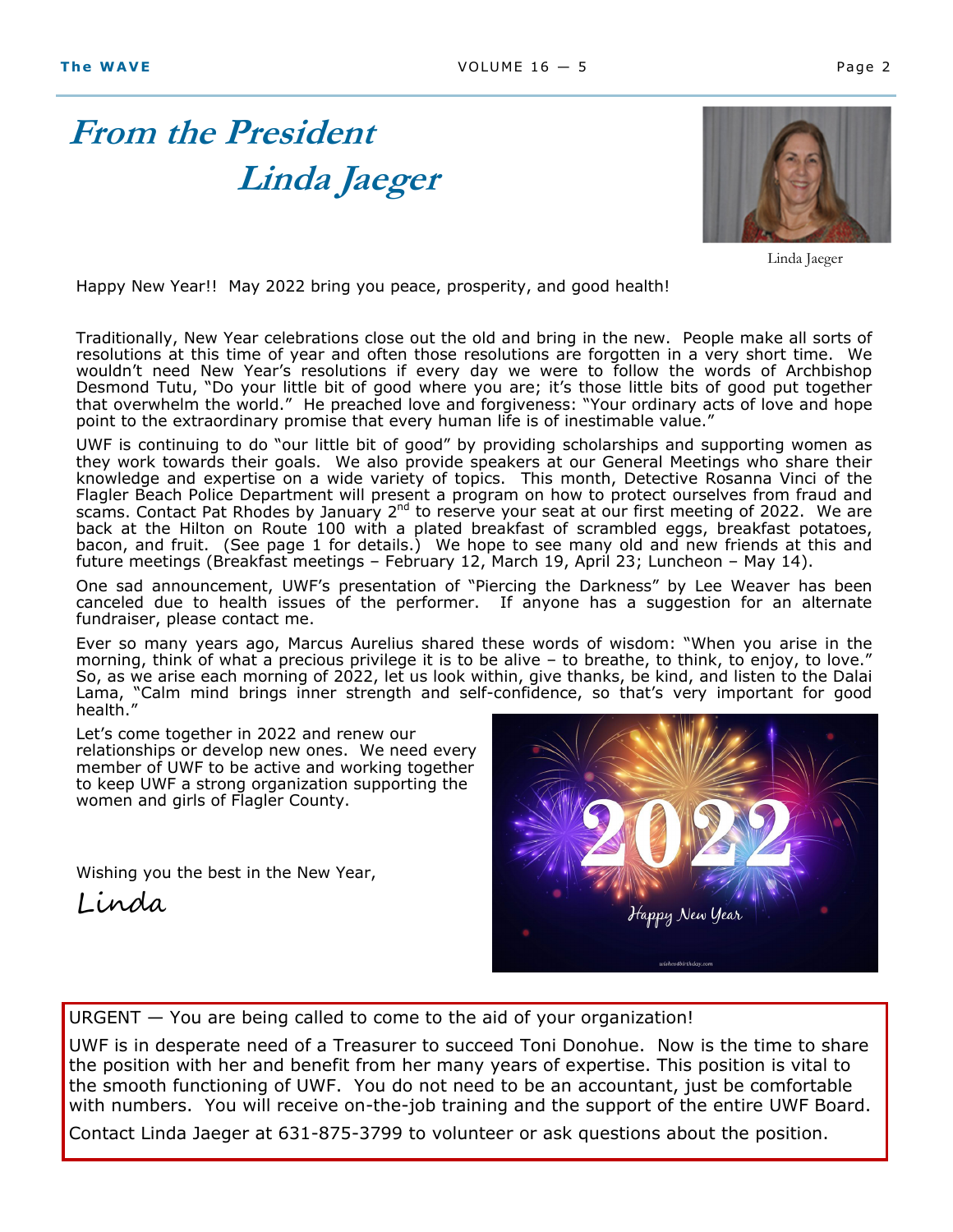## **Calendar of Upcoming Activities, Events and Fundraisers**

| <b>Event</b>                                                | <b>Dates</b>                                                                     | <b>UWF Contact</b>              |  |
|-------------------------------------------------------------|----------------------------------------------------------------------------------|---------------------------------|--|
| <b>Bookminders</b>                                          | Monday, January 10th<br>at 1pm Via Zoom                                          | Jane Mealy                      |  |
| Lunch Bunch                                                 | Friday, January 14th at noon<br>at Betty Steflik Park in Flagler<br><b>Beach</b> | Edda Steinmeier                 |  |
| Seeking Insights for<br>Solutions (SIS) Discussion<br>Group | Tuesday, January 11th<br>at 12noon via Zoom                                      | <b>Trish LeNet</b>              |  |
| <b>UWF General Meeting</b>                                  | Saturday, January 8th @<br>9:30am at Hilton Garden Inn<br>in Palm Coast          | Linda Jaeger                    |  |
| <b>CANCELLED: NEW</b><br><b>EVENT in the WORKS</b>          | Saturday, February 25th at<br>Santa Maria del Mar                                | Linda Jaeger<br>Edda Steinmeier |  |
| "Piercing the Darkness"<br>with Lee Weaver                  | At 6pm; Show at 7pm                                                              |                                 |  |
| (due to illness)                                            |                                                                                  |                                 |  |

## **Smile.Amazon.com for our Scholarship Fund**

From now on, after you register, when you go to **smile.amazon.com, half a percent (**0.5%) of all your purchases will be going to the UWF Scholarship fund. All you have to do is go to **Smile.Amazon.com**, enter **University Women of Flagler** in the rectangular white box. You only have to do this once. Then every time you go to **smile.amazon.com**, it will remember you and you will see Supporting University Women of Flagler in the upper left corner to remind you that a portion of your purchases will be rebated to UWF. Also, it will remember if you are a Prime customer. For more information, contact Claudia at clagentow@earthlink.net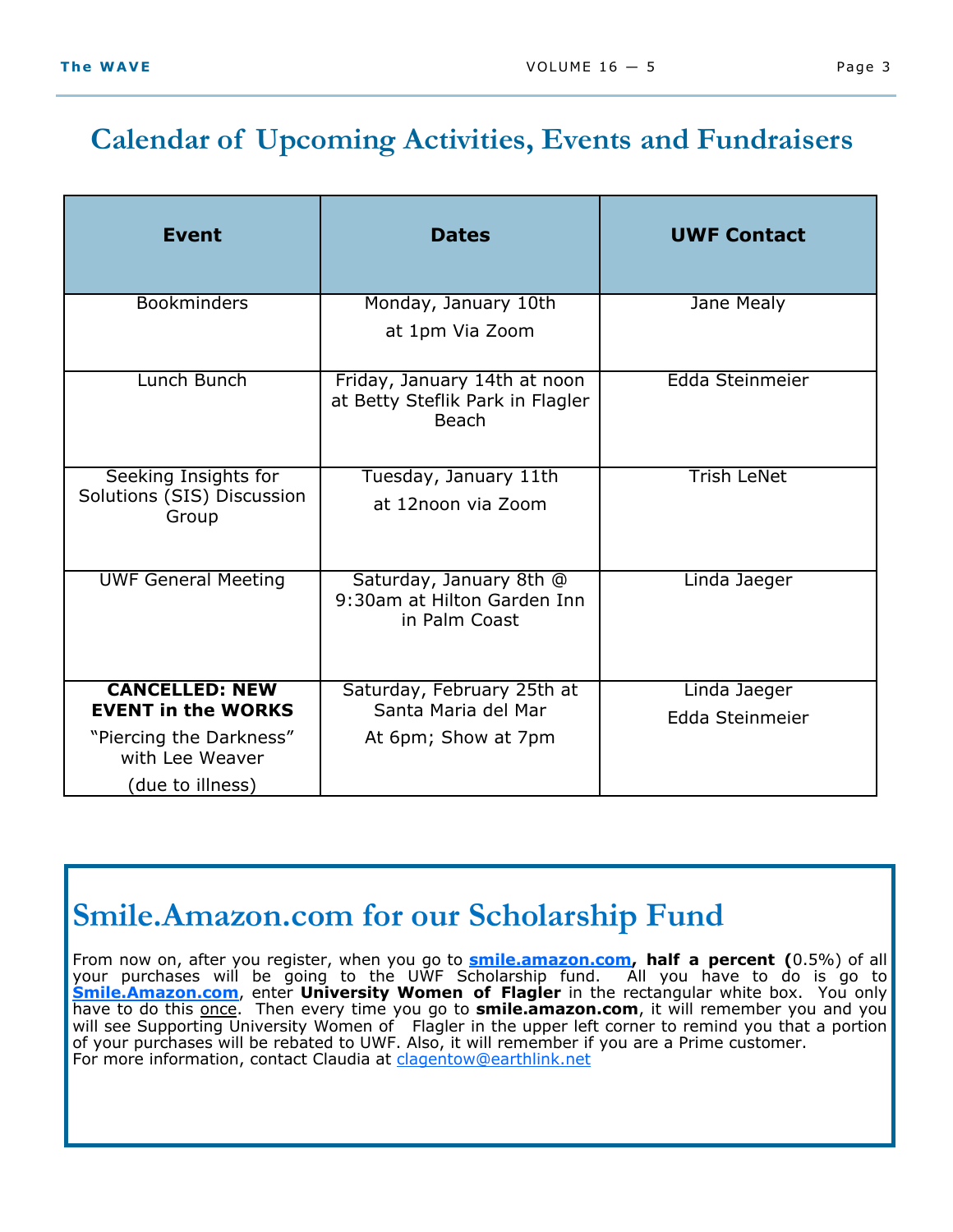## **Programs for 2021-2022**

*Pearl Jones and Phyllis Erno, Vice Presidents for Programs*

| <b>Date</b>        | <b>Speaker</b>                                                                                    | <b>Topic</b>                                                       |
|--------------------|---------------------------------------------------------------------------------------------------|--------------------------------------------------------------------|
| <b>January 8</b>   | Detective Rosanna Vinci, Flagler<br>Beach detective and Flagler<br><b>County Sheriff's Office</b> | <b>Protection Against Fraud</b>                                    |
| <b>February 12</b> | Alicia Vincent/Nicole Lucent                                                                      | Project WARM                                                       |
| March 19           | <b>Gary Perkins</b>                                                                               | Family Life Center                                                 |
| <b>April 23</b>    | Joe Woodbury & Teresa<br>Downey, Park Rangers                                                     | Washington Oaks Garden State<br>Park                               |
| May 14 (Luncheon)  | Scholarship Recipients<br>And<br>Installation of Officers                                         | Words of Wisdom: Prior<br>Scholarship Winners to New<br>Recipients |

## **January General Meeting Presentation: Detective Rosanna Vinci**

We are delighted to have Flagler Beach Police detective Rosanna Vinci speaking at our January General Meeting about protecting ourselves from fraud of all types. Here is a summary of her experience, training and awards.

**Experience** Detective Vinci has served as a Law Enforcement Officer for 10 years. She began her carrier as a patrol officer in Flagler Beach, Florida. With a desire to broaden her work experience, she took a position at the Port Orange Police Department where she was trained and investigated a variety of complex cases. Upon returning to Flagler Beach Police Department, Detective Vinci was promoted to the position of Detective and investigates all criminal cases for the City of Flagler Beach. Detective Vinci also works on the Flagler County Sheriff's Office Hostage Crisis Negotiation Task Force and has worked several successful negotiations within Flagler County.

**Training** Detective Vinci's training is broad as she serves as a Sole-Detective for Flagler Beach. Her training includes Homicide, Crime Scene, Fraud, Retail Theft Rings, Sexual Assault, Crimes Against Children, Domestic Violence, and more.

**Awards/Commendations** Flagler Beach Police Department Officer of the Year 2012;Columbian Club of Flagler County recognition for Outstanding Service 2018; Flagler Victim Services Coalition recognition for Outstanding Service 2019; Flagler/Palm Coast Kiwanian's Officer of the Year 2020; Florida Police Chief's Association "Lee McGehee Award" officer of the year (statewide) 2020; Sons of the American Revolution recognition for outstanding achievement 2021; and Flagler County Sheriffs Office Certificate of Commendation 2021.

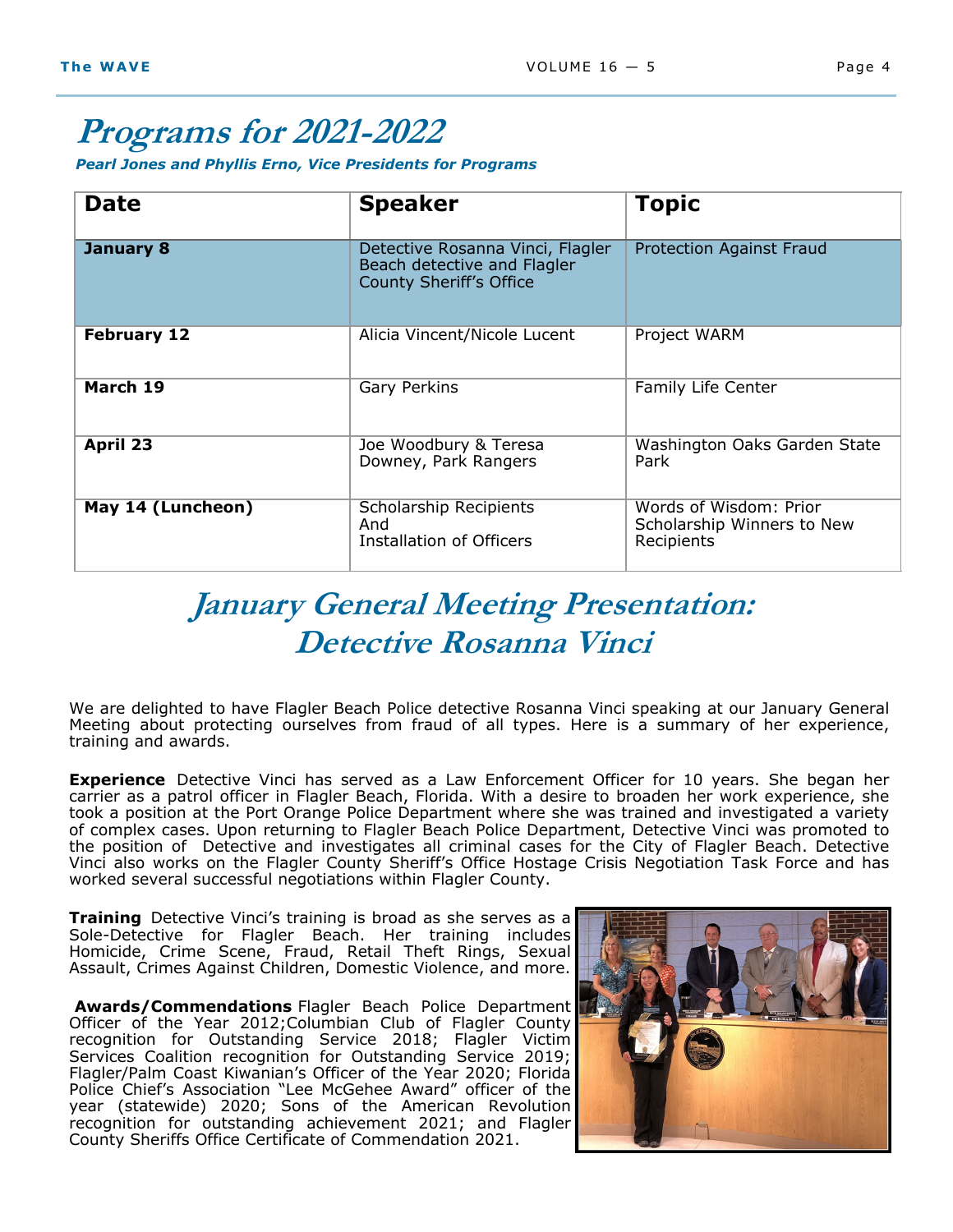# **Minutes from December 11, 2021 General Meeting**

#### **UWF General Meeting at Pine Lakes Golf Club**

#### **December 11, 2021**

Meeting was called to order at 9:32 AM by President Linda Jaeger.

President Jaeger welcomed all members and led the Pledge followed by a Moment of Silence for our military, our first responders, our families, friends and all who need a lifting of their spirits during this holiday season.

Vice President for Programs, Phyllis Erno introduced the Matanzas Steel Drum Band with Director Jared Allen.

*Breakfast was served during the meeting.* 

Motion to approve the Minutes of the November 13, 2021 General Meeting as printed in The Wave, was made by Trish LeNet and supported by Jane Mealy. Motion approved.

Motion to approve the Treasurer's Report as printed in the Wave was made by Mary Lou Keener and seconded by Marie Elena Calabrese. Motion approved.

#### **New Business**

Membership –Trish Le Net and Robin Hall reported:

79 total Members and recognized those who has a birthday in December.

Treasurer's Report – Toni Donohue reported there are no changes to what was printed in The Wave.

Fundraising

Wreaths Across America – Susan Wildman - 243 wreaths were ordered raising \$1215 for UWF. Susan agreed to take on this project for 2022.

ShopWithScrip – Lynn Foraker reported that Scrip made over \$900.

 Holiday Cash Raffle – DJIA – Linda Jaeger - Matching DJIA November 22 – January 14 on days Dow Jones is in session. So far there has been one winner, Karen Flaherty who generously donated her winnings back to UWF.

 Piercing the Darkness – Linda Jaeger (One-man show) at Santa Maria del Mar in Flagler Beach, February 25 at 7:00 pm. 3 Lighthouse keepers take us through the history of St. Augustine and the Lighthouse. Tickets \$25 – appetizers and desserts included. Contact Donna Day Boggs or Lynn Foraker for tickets.

Flagler College Tour - Susan Moya - Save the date - Friday April 1, 2022. Cost of \$30 includes tour of college and lunch in the cafeteria. Guests will be allowed.

Interest Groups

Bookminders – Jane Mealy –

December 13 - The Last Castle by Denise Kiernan; discussion leader is Linda Hagman January 10 – The Vanishing Half by Brit Bennett; discussion leader Carol Milewski

Lunch Bunch – Edda Steinmeier (December 17) at Betty Steflik Park, noon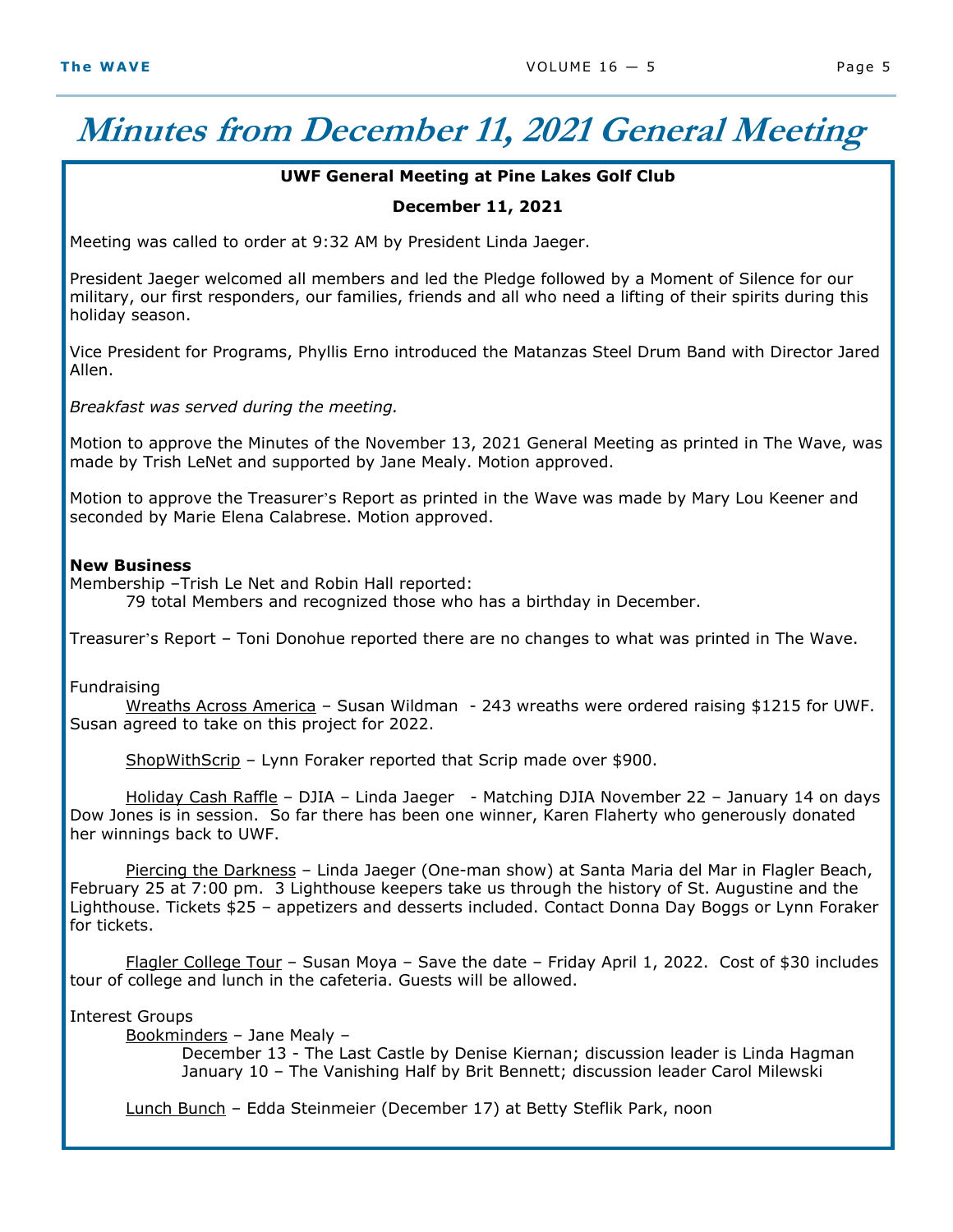## **Minutes of December 11, 2021 General meeting continued**

SIS (Discussion Group) – Trish Le Net reported that SIS has formed a quarterly Bookclub. Next SIS meeting is noon on January 11 via Zoom.

Festival of Trees – Lynn Foraker The UWF tree is displayed at the PC Library until the end of December.

Corresponding Secretary – Sheila Platt—no report for now.

Sunshine – Please let Debbie Drumm know if any member is sick or has recently had a death in the family. She recently sent get well wishes to Kay Forest and Karen Flaherty, who both had a knee replacement.

The Wave – Please send your articles to Karen Flaherty before the end of December for the Wave.

#### **Other:**

Next meeting of UWF will be January 8, 2022 at the Hilton on Route 100. Doors open at 9:15 am. Program will be "Protection Against Fraud" presented by Detective Rosanna Vinci. Bring a friend to this meeting!

There was no 50/50 at this meeting.

Motion to adjourn was made at 10:42 by Janice Nichols supported by Claudia Towne.

Respectfully submitted, Kay Forest, Recording Secretary

**\*\*\*\*\*\*\*\*\*\*\*\*\*\*\*\*\*\*** 

## **Reminder and Updates for SIS**

SIS (the UWF Interest Group called Sharing Insights for Solutions) will be presenting their video *Seeking and Sharing Insights: Race and Equality* on February 7, 2022 at the Palm Coast Museum at Holland Park for the Museum Mondays series, and at the Lunch and Lecture Series at noon, May 25, 2022 at the Palm Coast Community Center.

The next SIS meeting is on Tuesday, January 11th at noon on ZOOM. All are welcome. If you would like to attend, please email Trish Le Net for the link.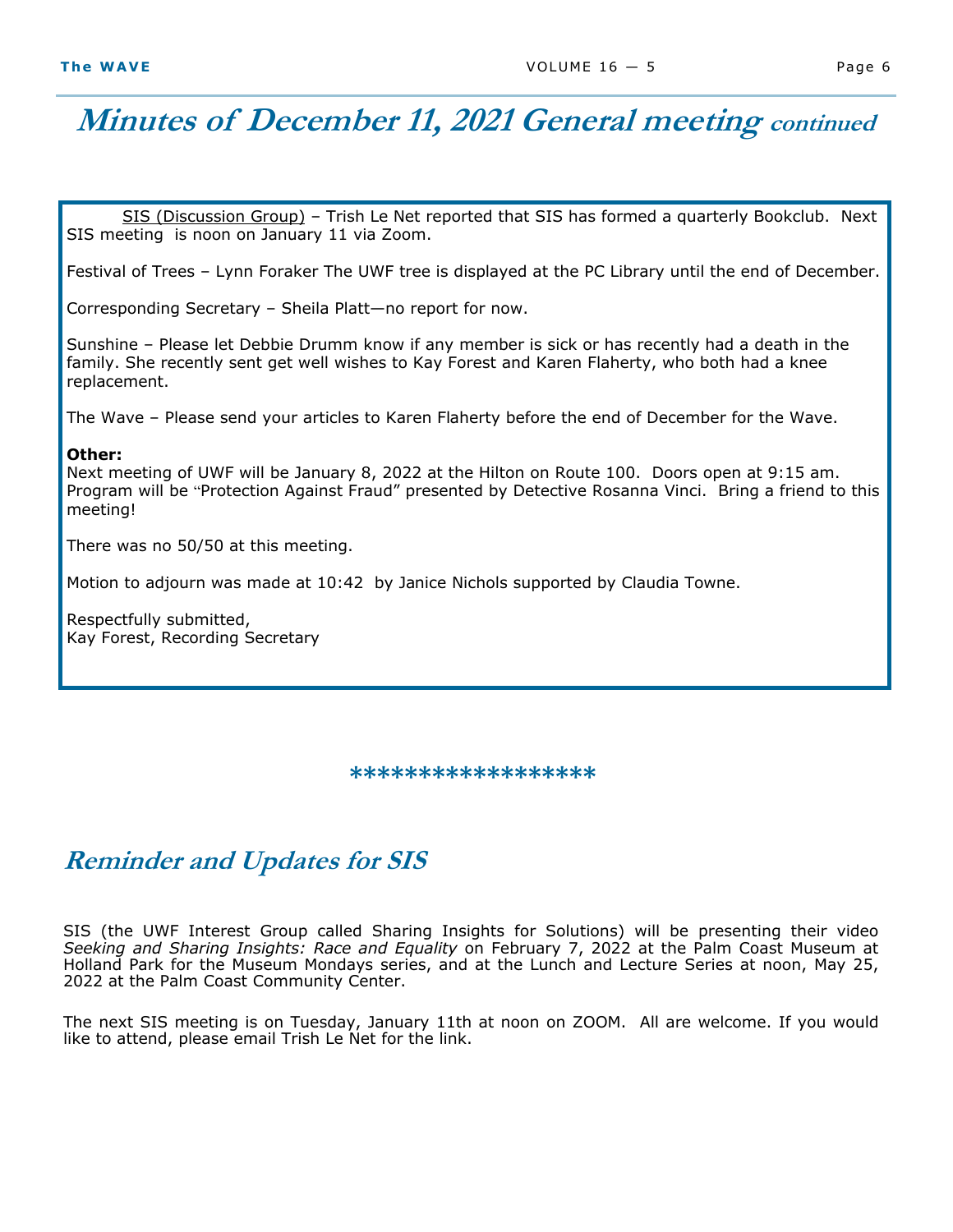### **Membership Report: Growing strong**  *Trish LeNet and Robin Hall, Membership Co-Vice Presidents*

#### **Membership Report for 2022 January WAVE**

Our Membership total is 79.

We're happy to recognize and celebrate eight members who have birthdays in January! Rosemary Zattiero 1/3 Yvette Jackson 1/4 Susan Moya 1/4 Marva Jones 1/11 Patricia Cotton 1/13 Linda Jaeger 1/15 Pat Smith 1/19 Laura Szczechowski 1/30



#### **Lottery Seating will Resume at the General Meetings**

The Membership Committee is always looking for ways to help our newer members transition into UWF and to promote overall camaraderie throughout our organization. The "lottery seating" format was successful at previous meetings so the Board made the decision to continue the practice.

Here is how it works: After checking in for the meeting at the reservation desk, the member picks a card with a table number from a bag held by one of our greeters, then proceeds to the table with that number. There will be a small bag placed at each table for the card to be deposited for re-use at a future meeting. Guests will be seated with the members who invited them. Lottery seating gives us the opportunity to chat with new people at each meeting!

If you have any changes to your contact information (name, address, telephone number, or email) please inform Donna Daly Boggs at djaymesd@gmail.com. If you know anyone interested in joining UWF, please invite her to accompany you to a general meeting or any UWF activity.

Trish Le Net and Robin Hall Co-Vice Presidents - Membership

**\*\*\*\*\*\*\*\*\*\*\*\*\*\***

## **UWF COVID GUIDELINES**

The UWF Board is excited that our members will be able to meet face-to-face for our next meeting on January 8th at the Hilton Garden Inn at 9:30 AM. However, given the current COVID conditions in Flagler County, we want to ensure that those who attend the meeting feel comfortable. Therefore, we believe there is a need to meet the current CDC Guidelines to the greatest degree possible.

Hilton Garden Inn has assured us that they are adhering to CDC Guidelines at all functions. We request that all meeting participants:

- wear masks at all times other than while eating or drinking or addressing the group
- maintain social distancing
- use the provided hand sanitizer.

We ask that you reconsider attendance at this meeting if you have been ill or have been in contact with anyone who has experienced COVID in the past two weeks.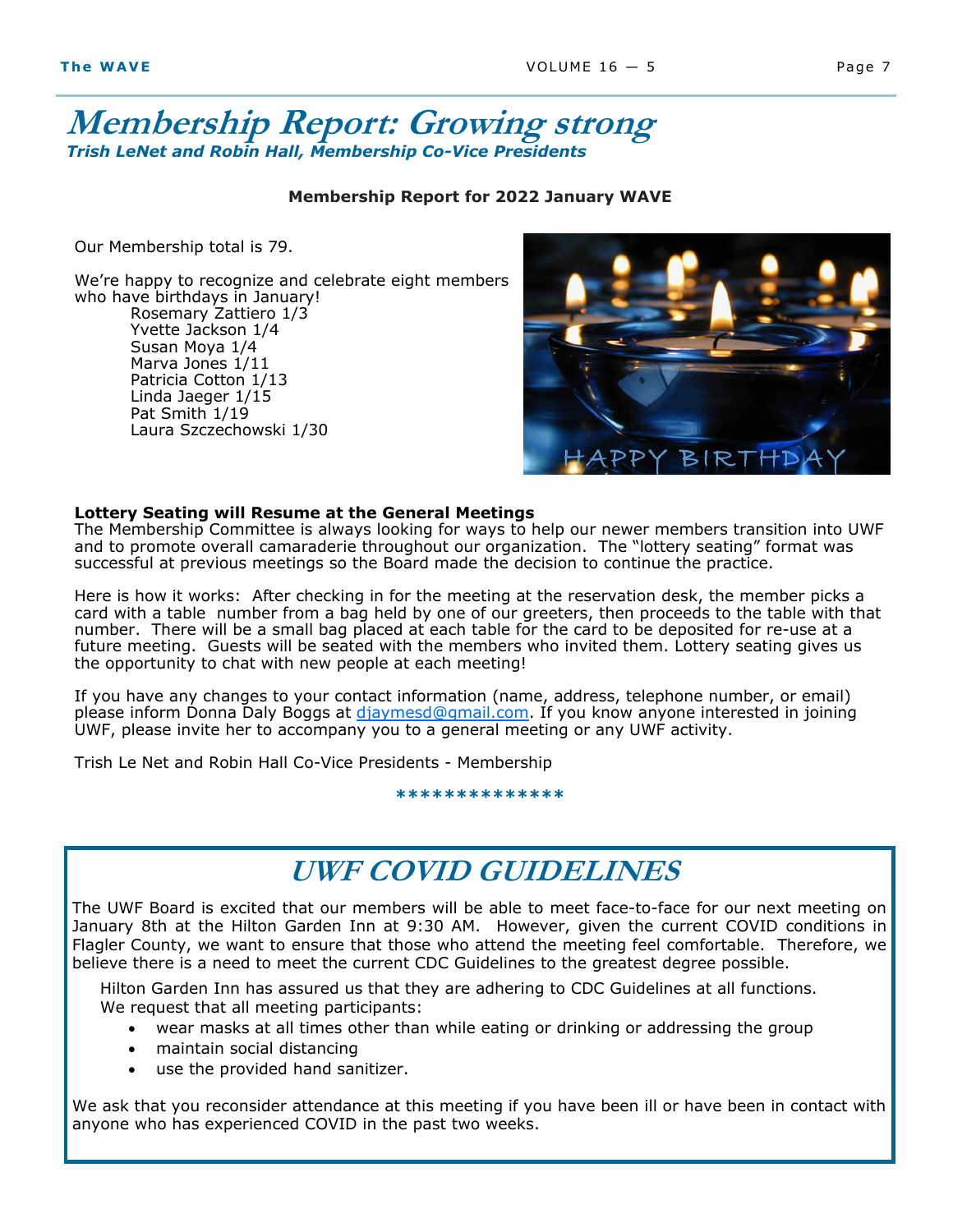### Monthly Operating Account Cash Flow July 2021 - June 2022

| <b>OPERATING ACCOUNT</b>               | 2021-2022<br><b>Budget</b> | <b>November</b><br><b>Actual</b> | <b>December</b><br>Preliminary | Year to Date<br><b>Actual</b> |
|----------------------------------------|----------------------------|----------------------------------|--------------------------------|-------------------------------|
| <b>INCOME</b>                          |                            | \$15,037.63                      | \$14,908.40                    |                               |
| Amazon (Smile)                         | \$50.00                    | \$19.07                          | \$0.00                         | \$45.96                       |
| Correction Operating Income            | \$0.00                     | \$224.66                         | \$50.00                        | \$274.66                      |
| DJIA Square Income                     | \$0.00                     | \$152.66                         | \$57.66                        | \$257.97                      |
| Membership Dues 2021-2022              | \$4,000.00                 | \$100.00                         | \$0.00                         | \$1,250.38                    |
| Miscellaneous Operating Income         | \$0.00                     | \$48.25                          | \$0.00                         | \$48.25                       |
| Monthly Meeting                        | \$6,200.00                 | \$210.24                         | \$240.96                       | \$3,128.58                    |
| Monthly Share & Share                  | \$400.00                   | \$65.00                          | \$0.00                         | \$215.00                      |
| Piercing Darkness Square Income        | \$0.00                     | \$50.19                          | \$0.00                         | \$0.00                        |
| <b>Total Income</b>                    | \$10,650.00                | \$870.07                         | \$348.62                       | \$5,270.99                    |
|                                        |                            |                                  |                                |                               |
| <b>EXPENSES</b>                        |                            |                                  |                                |                               |
| Audit                                  | \$600.00                   | \$0.00                           | \$0.00                         | \$600.00                      |
| <b>Community Assistance</b>            | \$500.00                   | \$0.00                           | \$0.00                         | \$0.00                        |
| Correction Operating Expense           | \$605.00                   | \$224.66                         | \$50.00                        | \$274.66                      |
| Directory                              | \$0.00                     | \$0.00                           | \$0.00                         | \$0.00                        |
| DJIA Square Transfer                   | \$0.00                     | \$152.66                         | \$57.66                        | \$257.97                      |
| <b>Fees-Dept of Consumer Services</b>  | \$90.00                    | \$0.00                           | \$0.00                         | \$0.00                        |
| Fees-FL Non-Profit                     | \$170.00                   | \$0.00                           | \$0.00                         | \$0.00                        |
| Flagler Home Show                      | \$75.00                    | \$0.00                           | \$0.00                         | \$0.00                        |
| Historian                              | \$0.00                     | \$0.00                           | \$0.00                         | \$0.00                        |
| Honors                                 | \$175.00                   | \$25.00                          | \$0.00                         | \$75.00                       |
| Insurance                              | \$630.00                   | \$0.00                           | \$0.00                         | \$629.63                      |
| Membership Committee                   | \$590.00                   | \$0.00                           | \$0.00                         | \$175.00                      |
| Memorials                              | \$150.00                   | \$0.00                           | \$0.00                         | \$75.00                       |
| Miscellaneous Operating Expense        | \$0.00                     | \$48.25                          | \$0.00                         | \$48.25                       |
| Monthly Meeting Expense                | \$6,200.00                 | \$473.54                         | \$478.54                       | \$1,893.50                    |
| Office Supplies                        | \$100.00                   | \$0.00                           | \$0.00                         | \$0.00                        |
| Piercing Darkness Income               | \$0.00                     | \$50.19                          | \$0.00                         | \$0.00                        |
| Presidents Expense & Meeting           | \$100.00                   | \$0.00                           | \$0.00                         | \$0.00                        |
| Program Committee                      | \$225.00                   | \$15.00                          | \$100.00                       | \$160.00                      |
| Publicity                              | \$100.00                   | \$10.00                          | \$0.00                         | \$10.00                       |
| Scholarship Accruals                   | \$0.00                     | \$0.00                           | \$0.00                         | \$0.00                        |
| Sunshine Fund                          | \$40.00                    | \$0.00                           | \$0.00                         | \$0.00                        |
| Website                                | \$300.00                   | \$0.00                           | \$0.00                         | \$17.99                       |
| <b>Total Expense</b>                   | \$10,650.00                | \$999.30                         | \$686.20                       | \$4,217.00                    |
| <b>TOTAL OPERATING CLOSING BALANCE</b> |                            |                                  | $$14,908.40$ \$14,570.82       |                               |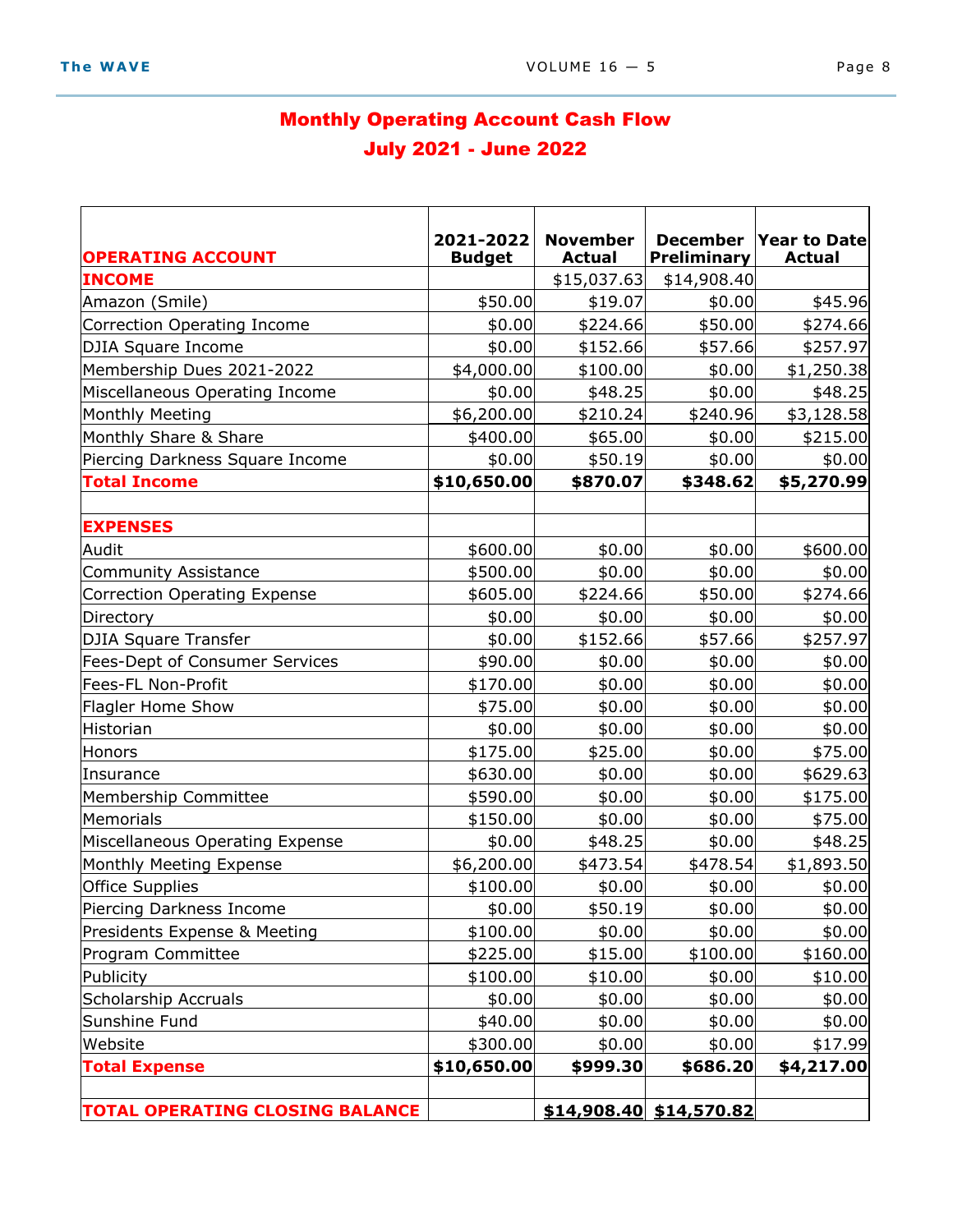## Monthly Scholarship Account Cash Flow July 2021 — June 2022

| <b>SCHOLARSHIP ACCOUNT</b>                | 2021-2022<br><b>Budget</b> | <b>November</b><br><b>Actual</b> | <b>December</b><br><b>Preliminary</b> | <b>Year to Date</b><br><b>Actual</b> |
|-------------------------------------------|----------------------------|----------------------------------|---------------------------------------|--------------------------------------|
| <b>INCOME</b>                             |                            | \$25,869.77                      | \$28,783.91                           |                                      |
| <b>Belk Charity Days</b>                  | \$400.00                   | \$0.00                           | \$0.00                                | \$500.00                             |
| <b>Book Minders</b>                       | \$200.00                   | \$0.00                           | \$0.00                                | \$0.00                               |
| Chez Jacqueline                           | \$300.00                   | \$0.00                           | \$300.00                              | \$300.00                             |
| Contributions from Individuals            | \$0.00                     | \$132.37                         | $\overline{$}75.00$                   | \$377.37                             |
| Correction Scholarship Income             | \$0.00                     | \$0.00                           | \$0.00                                | \$0.00                               |
| Day of Games<br><b>DJIA Raffle Income</b> | \$3,850.00<br>\$1,800.00   | \$1,627.00<br>\$842.37           | \$100.00]<br>\$57.66                  | \$4,377.00<br>\$1,727.68             |
| Donation Button Contributions             | \$0.00                     | \$0.00                           | \$0.00                                | \$0.00                               |
| Flagler College Tour                      | \$500.00                   | \$0.00                           | \$0.00                                | \$0.00                               |
| <b>Food Truck</b>                         | \$600.00                   | \$0.00                           | \$0.00                                | \$0.00                               |
| Gourmet Gals                              | \$300.00                   | \$0.00                           | \$60.00                               | \$60.00                              |
| Honors - Scholarship                      | \$175.00                   | \$25.00                          | \$0.00                                | \$75.00                              |
| Lunch Bunch                               | \$250.00                   | \$50.00                          | \$0.00                                | \$175.00                             |
| Memorials - Scholarship                   | \$150.00                   | \$0.00                           | \$0.00                                | \$75.00                              |
| Miscellaneous Scholarship Income          | \$0.00                     | \$0.00                           | \$0.00                                | \$0.00                               |
| Non-Traditional Student Grant             | \$1,000.00                 | \$7.16                           | \$50.00                               | \$57.16                              |
| Piercing Darkness Income                  | \$2,600.00]                | \$50.19                          | \$150.00                              | \$200.19                             |
| <b>Play Girls</b>                         | \$0.00                     | \$0.00                           | \$0.00                                | \$0.00                               |
| Popcorn<br>Scrips Income                  | \$3,000.00<br>\$500.00     | \$0.00<br>\$2,228.53             | \$0.00<br>\$191.57                    | \$0.00<br>\$11,480.95                |
| Seeking Insights for Solutions            | \$300.00                   | \$130.00                         | \$20.00                               | \$890.00                             |
| <b>Wreaths Across America</b>             | \$500.00                   | \$60.00                          | \$0.00                                | \$60.00                              |
| <b>Total Income</b>                       | \$16,425.00                | \$5,152.62                       | $\overline{$1,004.23}$                | \$20,355.35                          |
| <b>EXPENSES</b>                           |                            |                                  |                                       |                                      |
| Correction Scholarship Expense            | \$1,255.00                 | \$0.00                           | \$0.00                                | \$0.00                               |
| Day Of Games Expense                      | \$830.00                   | \$224.66                         | \$0.00                                | \$679.66                             |
| DJIA Raffle - Expense                     | \$540.00                   | \$0.00                           | \$0.00                                | \$0.00                               |
| Dolly Parton Imagination Library          | \$1,500.00                 | \$0.00                           | \$0.00                                | \$0.00                               |
| Flagler College Tour - Expense            | \$0.00                     | \$0.00                           | \$0.00                                | \$0.00                               |
| Gourmet Gals Expense                      | \$0.00                     | \$0.00                           | \$0.00                                | \$0.00                               |
| Miscellaneous Scholarship Expense         | \$0.00                     | \$0.00                           | \$0.00                                | \$0.00                               |
| Non-Traditional Student Grant- Expense    | \$1,000.00                 | \$0.00                           | \$0.00                                | \$0.00                               |
| Office Supplies-Scholarship               | \$100.00                   | \$0.00                           | \$0.00                                | \$0.00                               |
| Piercing Darkness Expense                 | \$1,100.00                 | \$0.00                           | \$0.00                                | \$0.00                               |
| Scholarship Committee                     | \$200.00                   | \$0.00                           | \$0.00                                | \$0.00                               |
| Scholarship Award 2022                    | \$7,000.00                 | \$0.00                           | \$0.00                                | \$0.00                               |
| Scrips Rebate - Payout                    | \$500.00                   | \$2,013.82                       | \$144.00                              | \$10,687.21                          |
| Seeking Insights for Solutions-Expense*   | \$400.00                   | \$0.00                           | \$150.00                              | \$150.00                             |
| Take Stock In Children FC Ed Foundation   | \$2,000.00                 | \$0.00                           | \$0.00                                | \$2,000.00]                          |
| <b>Total Expense</b>                      | \$16,425.00                | \$2,238.48                       | \$294.00                              | \$679.66                             |
|                                           |                            |                                  |                                       |                                      |
| <b>TOTAL SCHOLARSHIP CLOSING BALANCE</b>  |                            | \$28,783.91                      | \$29,494.14                           |                                      |
| <b>TOTAL UWF ACCOUNT BALANCE</b>          |                            | \$43,692.31                      | \$44,064.96                           |                                      |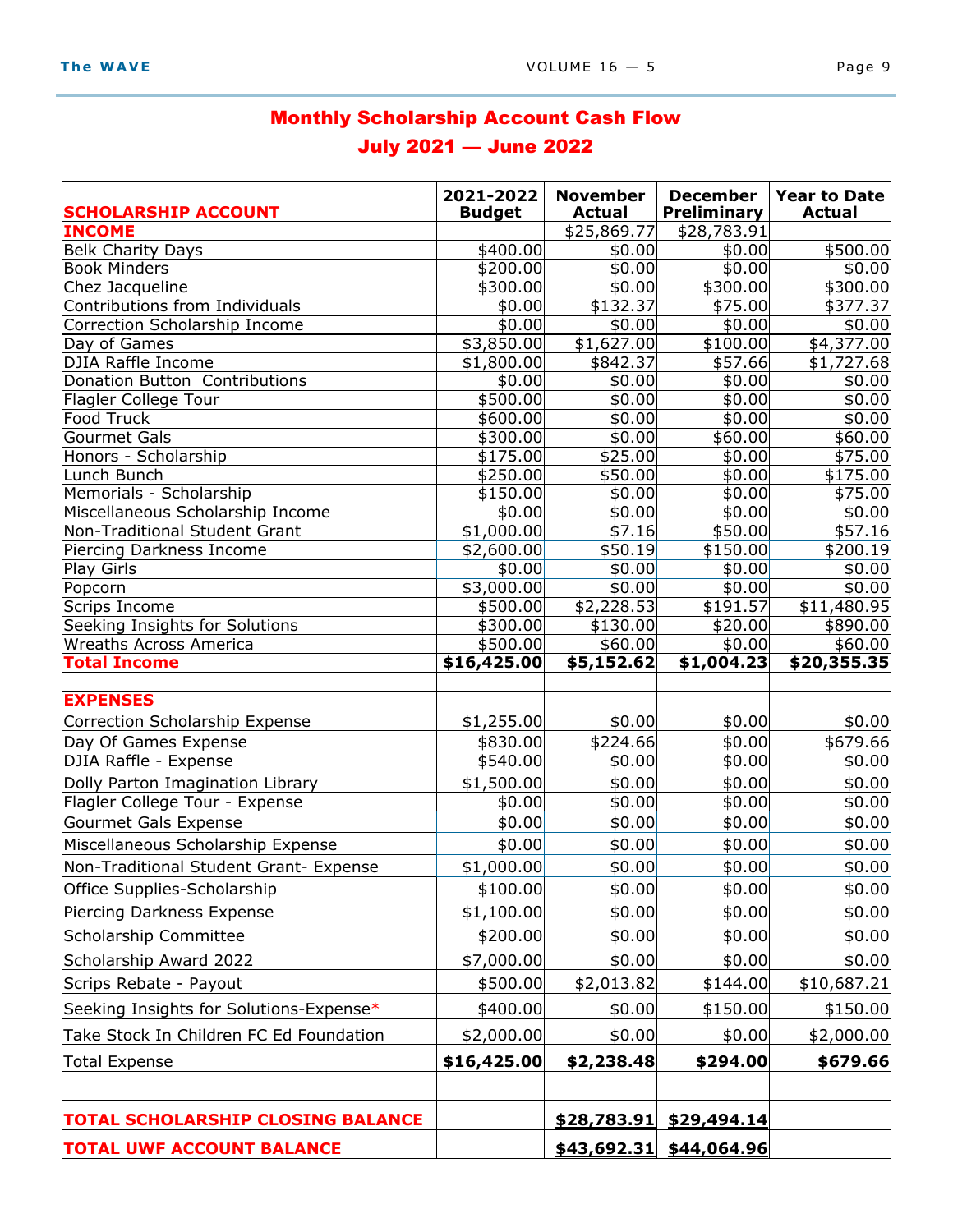### **BOOKMINDERS SCHEDULE FOR 2021-2022**

| <b>DATE</b> | <b>BOOK</b>                                                                                                   | <b>AUTHOR</b>             | <b>HOSTESS /</b><br><b>DISCUSSION</b><br><b>LEADER</b> |
|-------------|---------------------------------------------------------------------------------------------------------------|---------------------------|--------------------------------------------------------|
| January 10  | The Vanishing Half                                                                                            | <b>Brit Bennett</b>       | <b>Carol Milewski</b>                                  |
| February 14 | The Lions of 5 <sup>th</sup> Avenue                                                                           | <b>Fiona Davis</b>        | Jo Dervan                                              |
| March 14    | Heartland: A Memoir of<br>Working Hard and Being<br>Broke in the Richest<br>Country on Earth                  | Sarah Smarsh              | Pat Smith                                              |
| April 11    | The Heart's<br><b>Invisible Furies</b>                                                                        | John Boyne                | <b>Trish LeNet</b><br>Mary Lou Keener                  |
| May 9       | The Four Winds                                                                                                | Kristin Hannah            | <b>Holly Flynn</b>                                     |
| June 13     | The Doctors Blackwell:<br>How Two Pioneering<br>Sisters Brought Medicine<br>to Women and Women to<br>Medicine | Janice P. Nimura          | Lenn Turner                                            |
| July $11$   | The Paris Library                                                                                             | Janet Skeslien<br>Charles | Robin Hall                                             |
| August 8    | The Rent Collector                                                                                            | Camron Wright             | Jane Mealy                                             |



**Bookminders Group Chair: Jane Mealy 386-439-4811** 

janemealy@aol.com



All meetings will be held **via Zoom at 1:00 pm**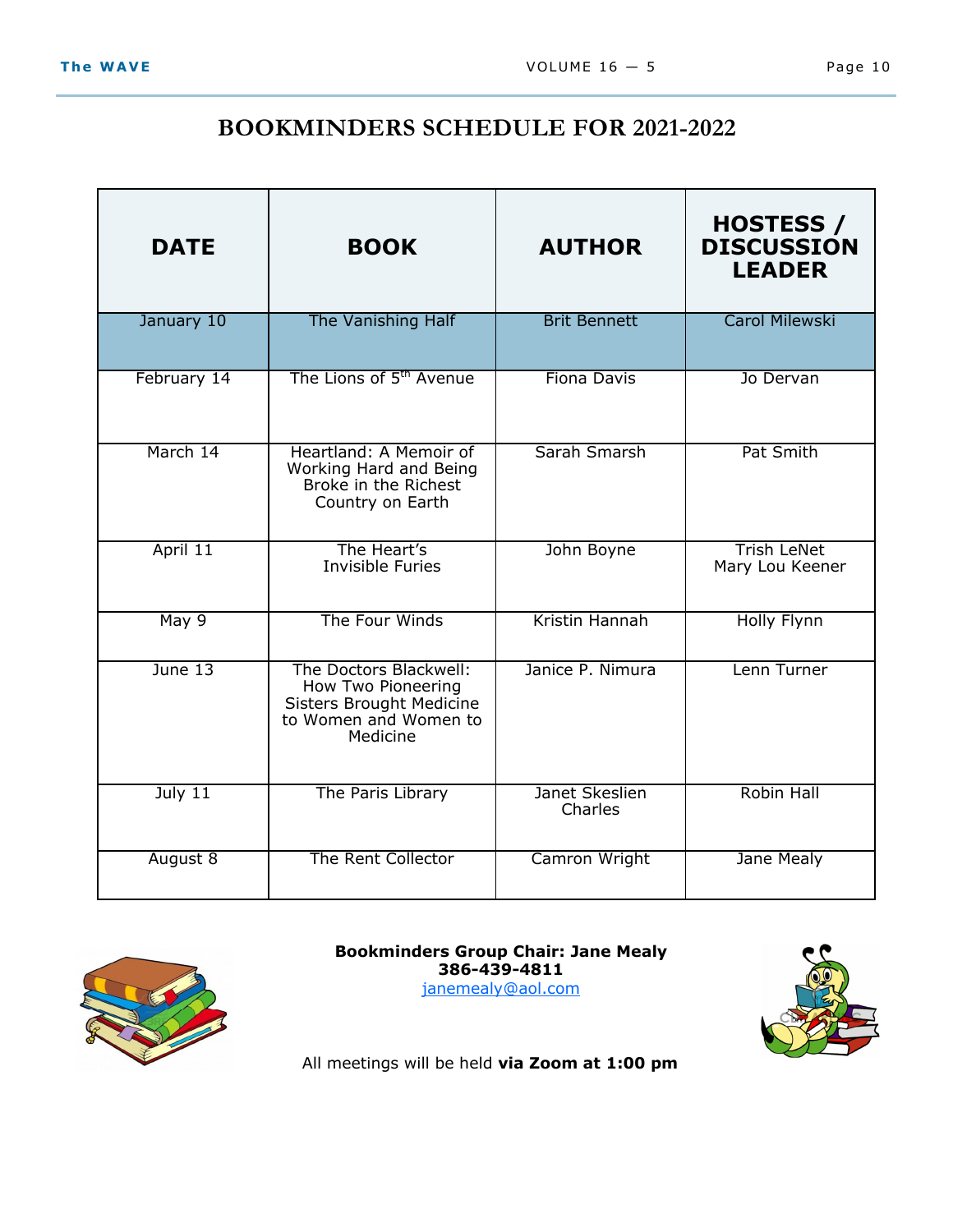## **Invitation to join the Lunch Bunch!**

Hello Everyone!

We shall have our first 2022 Lunch Bunch in the Park!

**We will meet on Friday, January 14th! Please join us at noon in Betty Steflik Park under the Flagler Beach bridge**.

Don't forget to bring your lunch and a beverage of choice. There are picnic tables to share or you can bring your own chair.

Please RSVP with Edda Steinmeier at 386-237-7313 or eddausi2@aol.com.

I hope to see many of you there! Edda

**\*\*\*\*\*\*\*\*\*\*\*\*\***

# **January's Book Selection**

**The Vanishing Half: A Novel** 

**By Brit Bennett**

**#1** *NEW YORK TIMES* **BESTSELLER ONE OF BARACK OBAMA'S FAVORITE BOOKS OF THE YEAR NAMED A BEST BOOK OF 2020 BY** *THE NEW YORK TIMES \* THE WASHING-TON POST \** **NPR \*** *PEOPLE \* TIME MAGAZINE\* VANITY FAIR \* GLAMOUR*  **2021 WOMEN'S PRIZE FINALIST**



*"***A story of absolute, universal timelessness …For any era, it's an accomplished, affecting novel. For this moment, it's piercing, subtly wending its way toward questions about who we are and who we want to be…."** *– Entertainment Weekly*

**From** *The New York Times***-bestselling author of** *The Mothers***, a stunning new novel about twin sisters, inseparable as children, who ultimately choose to live in two very different worlds, one black and one white.**

The Vignes twin sisters will always be identical. But after growing up together in a small, southern black community and running away at age sixteen, it's not just the shape of their daily lives that is different as adults, it's everything: their families, their communities, their racial identities. Many years later, one sister lives with her black daughter in the same southern town she once tried to escape. The other secretly passes for white, and her white husband knows nothing of her past. Still, even separated by so many miles and just as many lies, the fates of the twins remain intertwined. What will hannen<br>hannen to the next generation. when their own daughters' storylines intersect? happen to the next generation, when their own daughters' storylines intersect?

Weaving together multiple strands and generations of this family, from the Deep South to California, from the 1950s to the 1990s, Brit Bennett produces a story that is at once a riveting, emotional family story and a brilliant exploration of the American history of passing*.* Looking well beyond issues of race, *The Vanishing Half* considers the lasting influence of the past as it shapes a person's decisions, desires, and expectations, and explores some of the multiple reasons and realms in which people sometimes feel pulled to live as something other than their origins.

As with her *New York Times*-bestselling debut *The Mothers*, Brit Bennett offers an engrossing pageturner about family and relationships that is immersive and provocative, compassionate and wise.